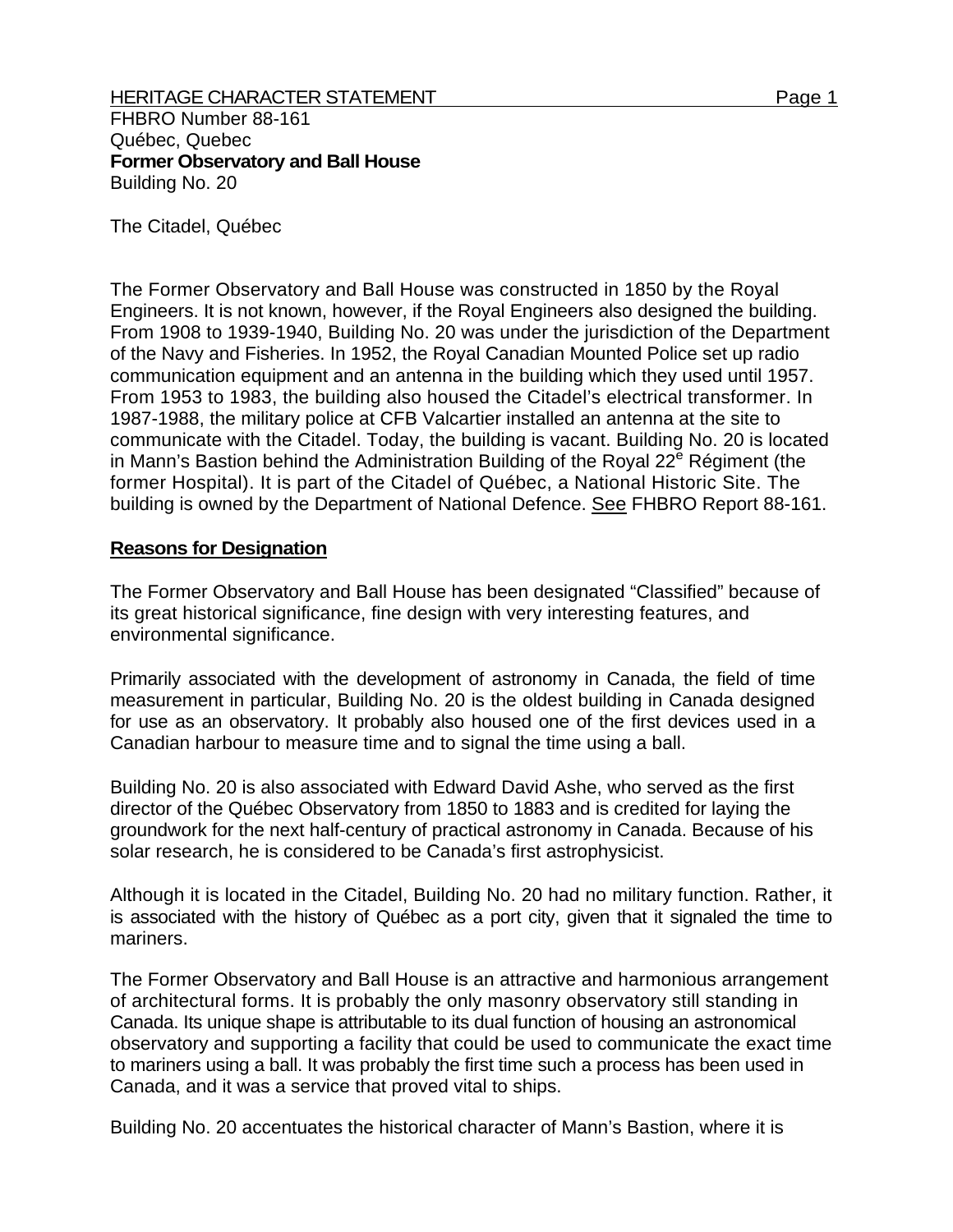The Citadel, Québec

located. It blends well with the other buildings in the Citadel in terms of materials, height and design.

## **Character Defining Elements**

The heritage character of Building No. 20 resides in its unique architectural form, the building materials and construction techniques, and the siting and orientation, which are closely related to its specific functions.

It is a compact, two-storey masonry building, irregular in shape (the plan is roughly Lshaped). The rectangular section was the former observatory, while the square section formerly housed the ball installation (it is currently topped by an antenna). The two parts of the building are connected by a small porch whose primary function was to absorb the vibrations produced when moving the ball. The rooflines reflect the complexity of the structure.

The simple lines of the building, which offset the complexity of the design, should be respected.

Owing to its regularly-coursed stone masonry, Building No. 20 blends well with its surroundings at the Citadel. Like many of the nearby structures, it has only one decorative element: the band course marking the line between the ground and first floors of the observatory. The building is still entered from the porch. Many of the original works, their placement determined by functional requirements, have been walled in. There are still signs, however, that they exist. The vertical openings (similar to loopholes) have for the most part been spared, but are blocked up on the inside. The roof of the porch still has a old wooden turret pierced by twelve small windows.

An ongoing maintenance program should be established to preserve the integrity of the building and its masonry, which is weak in many areas. It is recommended that new mortar joints and replacement stones be similar to the old materials already in place. Restoration of Building No. 20 should make it possible to reintegrate, as much as possible, the significant elements of the building, such as the windows and the observation openings. The style and manufacture of the windows, doors and roofs should respect the original design so as to preserve the historical consistency of the building. Particular care should be taken to preserve the wooden turret and the mechanism that allowed the roof to turn.

With regard to the interior of the building, the tangible traces of elements related to its primary use should be identified and preserved. Good ventilation is desirable in order